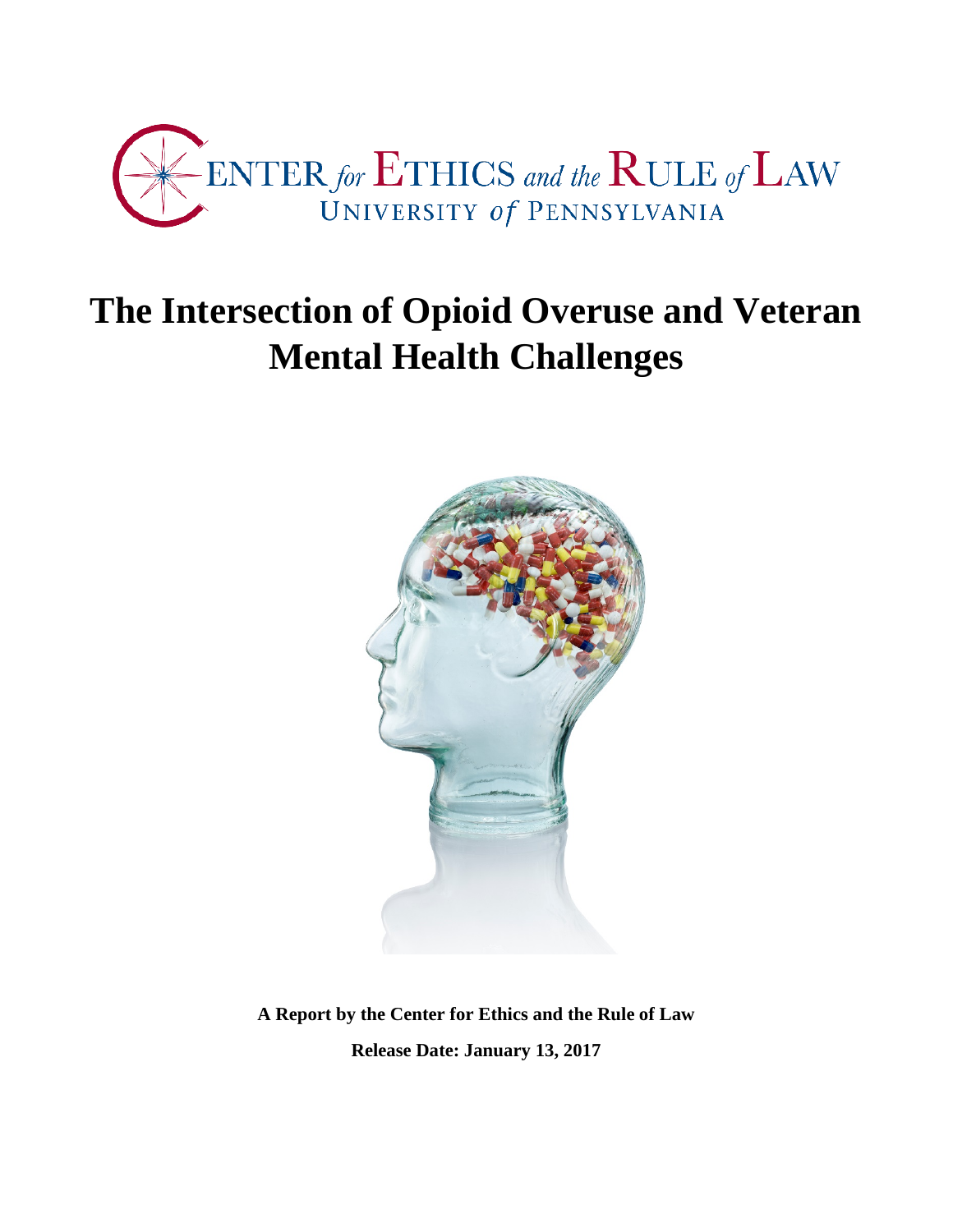Center for Ethics and the Rule of Law (CERL) Report Release date: 1-13-2017



January 13th, 2017

On behalf of myself, the CERL Board of Directors, and the CERL staff, I invite you to read the inaugural briefing paper from the Center for Ethics and the Rule of Law (CERL) at the University of Pennsylvania Law School. The following paper signifies CERL's commitment to making impactful contributions to a public conversation on critical issues relating to ethics and national security and to heighten awareness of risks to the rule of law.

CERL is a non-partisan interdisciplinary institute dedicated to the preservation and promotion of the rule of law in twenty-first century warfare and national security. The only center of its kind housed within a law school, CERL draws from the study of law, philosophy, and ethics to answer the difficult questions that arise in times of war and contemporary transnational conflicts.

The topic addressed by the following briefing paper lies at the intersection of two discrete crises: first, the epidemic of widespread opioid abuse and misuse that has spawned a major problem of addiction across the U.S., and second, the pressing problem of mental health challenges among veterans, particularly in evidence among veterans from recent combat deployments during the Global War on Terror. The opioid crisis in the U.S. has had a devastating impact on U.S. cities in recent years, particularly in vulnerable communities where mental health difficulties are common. America's veterans have been particularly disproportionately impacted by the opioid crisis. Due to the fact that they suffer from chronic pain, in combination with high levels of psychological distress due to combat trauma that often goes undiagnosed and untreated, veterans are at risk for addiction and associated difficulties when prescribed opioids. This report is designed to heighten awareness of the plight of veterans in relation to current patterns of opioid prescription and use.

We conclude that the issue of opioid overuse amongst veterans is a public health crisis that must be dealt with on the shortest possible timetable. Not only is the current state of affairs a disservice to those men and women who sacrifice so much to defend us all, but it poses a public safety risk of significant magnitude. It is the professional responsibility of the Veteran's Administration and the military service branches to provide the responsible and effective healthcare our service men and women deserve.

Sincerely,

Claire Q. Tuillelyn

Claire Finkelstein Director, Center for Ethics and the Rule of Law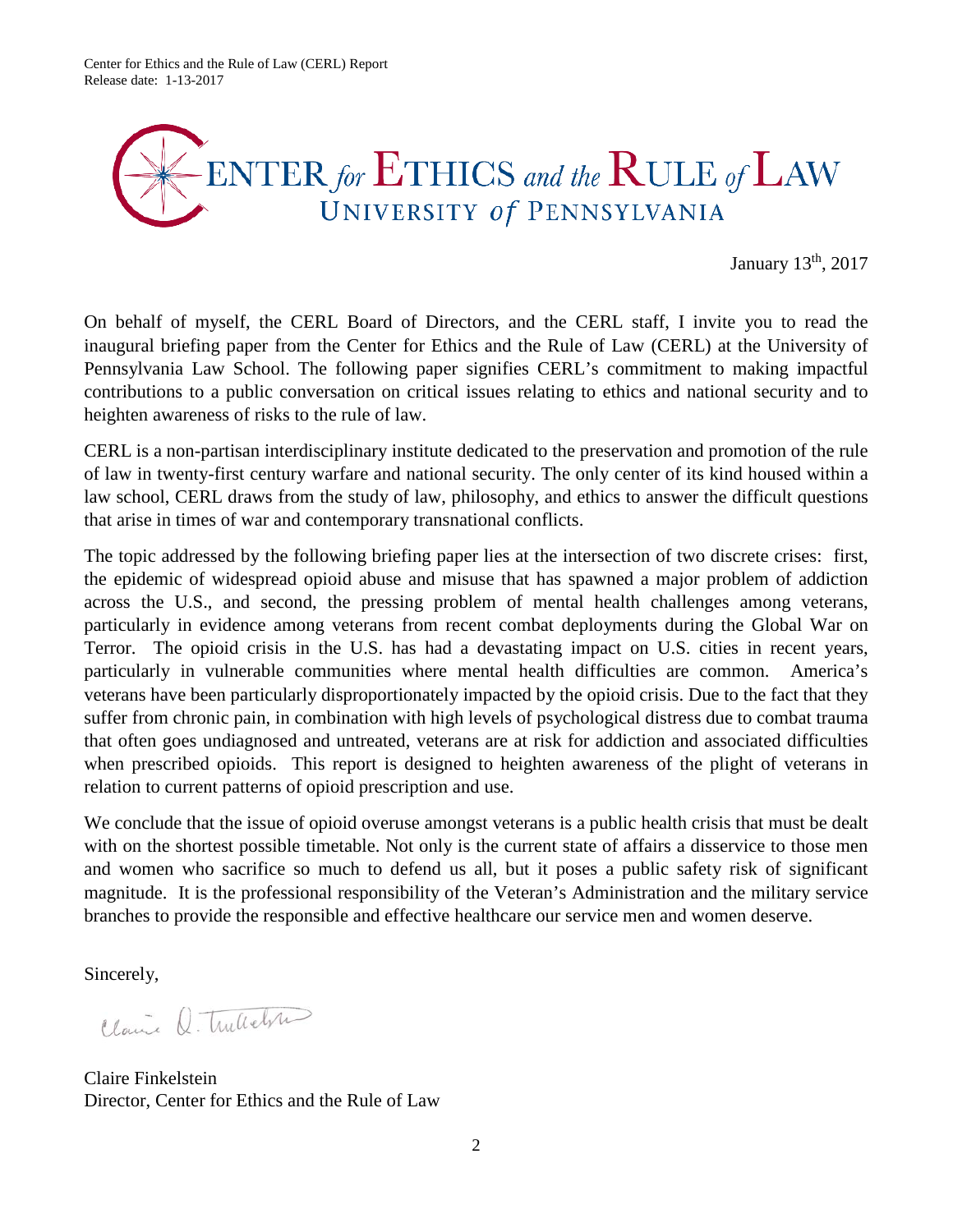

# **CERL Report on The Intersection of Opioid Overuse and Veteran Mental Health Challenges**

#### **I. Overview of the Opioid Crisis in the Veteran Population**

Veterans of the United States armed forces number roughly 22 million. As of March 2015, the U.S. Department of Veterans Affairs (VA) reported that approximately 60 percent of military personnel returning from deployments in the Middle East and 50 percent of older veterans from previous deployments suffered from chronic pain nationwide. These rates exceed the reported 30 percent national average of chronic pain within the general American population.<sup>[1](#page-7-0)</sup> Veterans also experience a variety of mental health struggles after returning from deployment, particularly Post-Traumatic Stress Injury (PTSI) due to exposure to traumatizing events in combat and post-concussion syndrome following blasts from improvised explosive devices (IEDs). Suicide has reached epic proportions in the veteran population, with an estimated [2](#page-7-1)2 veterans committing suicide each day in the U.S. on average.<sup>2</sup> In 2014, veterans made up 8.5 percent of the adult American population but accounted for a disproportionate 18 percent of all deaths by suicide in the  $U.S.<sup>3</sup>$  $U.S.<sup>3</sup>$  $U.S.<sup>3</sup>$ 

Research is beginning to show that there is a causal link between PTSI and substance abuse within the veteran and civilian populations. The McGuire VA Medical Center states that regardless of veteran status, those with PTSI are three to four times more likely to have a substance abuse disorder.<sup>[4](#page-7-3)</sup> Prescribing opioids for chronic physical pain in the case of vulnerable individuals suffering from a high degree of psychological distress leads to an increase in addiction disorders within the veteran and civilian communities. An estimated 34.5 percent of civilian males and 26.9 percent of civilian females suffering from PTSI symptoms also abuse drugs or have a drug dependency problem.<sup>[5](#page-7-4)</sup>

Within the entire United States, roughly 2.1 million people have a substance abuse disorder related to prescription opioids. The soaring addiction rates have had significant negative impact beyond opioids. In 2012, the National Survey on Drug Use and Health estimated that 467,000 Americans were addicted to heroin, a drug closely linked to prescription opioids. [6](#page-7-5) As prescription opioids became harder to access, and individuals suffering from addiction were no longer able to obtain prescriptions, many turned to heroin as an alternative.<sup>[7](#page-7-6)</sup> Individuals who abuse opioids are 19 times more likely than the general population to end up abusing heroin as well.<sup>[8](#page-7-7)</sup>

As the CDC recognized in early 2016, there has never been significant evidence that opioids are safe and effective for the treatment of chronic non-cancer pain. Accordingly, in March of 2016, the CDC released new guidelines for the prescription of opioid painkillers, recommending significant reductions in the quantity and duration of opioid use.<sup>[9](#page-7-8)</sup> Recent state legislation echoes the CDC's revised guidelines, with Massachusetts, Maine, and most recently New York, having passed reform bills that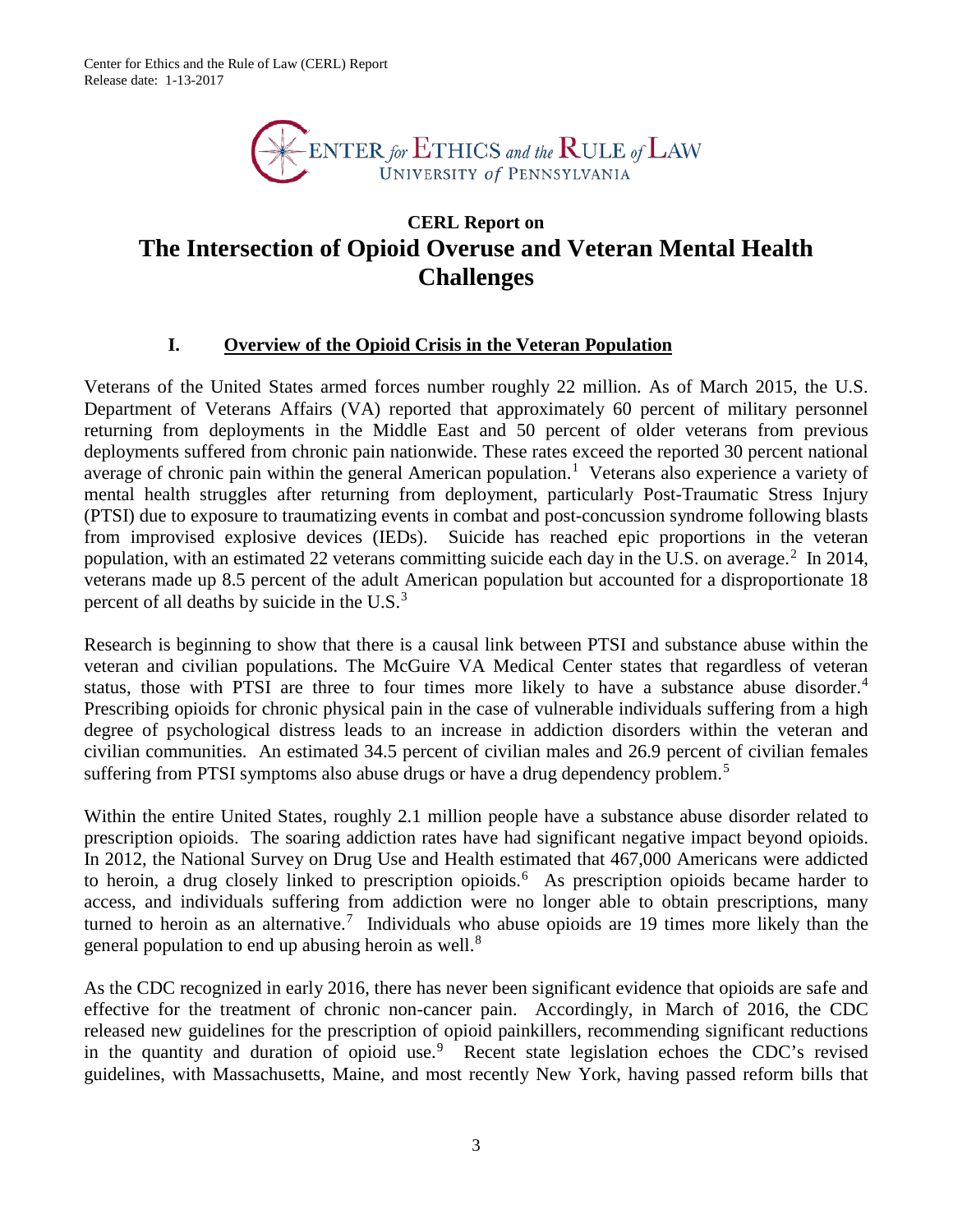sharply limit opioid prescribing patterns.<sup>[10](#page-8-0)</sup> As of May 2016, 49 states had put in place operational Prescription Drug Management Programs (PDMPs) but the regulations are not universal.<sup>[11](#page-8-1)</sup>

Despite their apparent dangers and limited long-term efficacy, opioids have been a preferred treatment for chronic pain among both private and VA prescribers in recent years, due in substantial part to aggressive marketing by pharmaceutical companies regarding the claimed importance of medicating chronic pain with high and frequent opioid administration. This marketing often includes false information about the benefits of opioid treatment, false information about the risks of opioid treatment, and false information regarding the dangers of alternatives to opioids, such as ibuprofen.<sup>[12](#page-8-2)</sup> The pharmaceutical industry has spent a considerable amount of money lobbying against opioid prescription reforms and legislation. All combined, they have spent over \$880 million fighting to curtail alternative approaches to pain relief, prescription drug monitoring programs, and reformed opioid prescription guidelines. $13$ 

Recently, several lawsuits have been filed against pharmaceutical companies identifying these marketing practices as a contributing factor to the opioid and heroin addiction epidemic. These include suits by the Commonwealth of Kentucky, the City of Chicago, and two individual counties in California, some of which have ended in significant settlements.<sup>14</sup> This follows the 2007 suit against Purdue Pharma, in which the company pled guilty to criminal charges stemming from misleading patients, regulators, and physicians regarding the safety and efficacy of opioid medications. Purdue Pharma's parent company paid a \$600 million fine to resolve the related criminal and civil charges.[15](#page-8-5)

In the City of Chicago's continuing fight against opioid manufacturers, the city alleges that Purdue Pharma and others, both nationally and within Chicago, colluded to produce misleading "unbranded marketing." Unbranded marketing is a particularly useful tool for advertising where companies utilize messaging not attributable to a specific brand in order to influence consumers without the image of selfadvocacy. The complaint claims that Purdue Pharma and the other defendants produced and disseminated unbranded marketing that directly conflicted with the official branded marketing's claims, and that manufacturers thereby misrepresented the effectiveness of opioids, concealed links between opioids and addiction, termed signs of opioid addiction as "pseudo-addiction," and misrepresented the effectiveness of non-opioid pain management drugs (NSAIDs) as viable alternatives to opioids.<sup>[16](#page-8-6)</sup> The original complaint, filed in 2014, included Purdue Pharma, Endo International, Teva Pharmaceuticals, Johnson & Johnson, Allergan/Actavis, and Pfizer. In July 2016, Pfizer agreed to adhere to a new written code of conduct that requires the manufacturer to include in all promotional material a statement to the effect that "narcotic pain killers carry serious risk of addiction," even when used properly. Pfizer also promised not to promote opioids for unapproved, 'off-label' uses such as long-term back pain.<sup>[17](#page-8-7)</sup>

Some of these misleading opioid marketing materials directly target the veteran population, despite the fact that veterans are highly vulnerable to the dangers of addictive, mood-altering medications. In addition to grappling with frequent physical pain, veterans are particularly subject to stigma associated with admitting to psychological injury.<sup>[18](#page-8-8)</sup> They are consequently more likely to seek treatment for physical over mental health problems. In view of their PTSI and other psychological injuries, however, veterans are also at increased risk for addiction and overdosing in connection with the use of opioids as compared with the general population. Opioid use also potentially impairs the progress of known, effective behavioral health treatments for PTSI, namely exposure therapy and other forms of supportive mental health treatment that rely on raising self-awareness through talk therapy.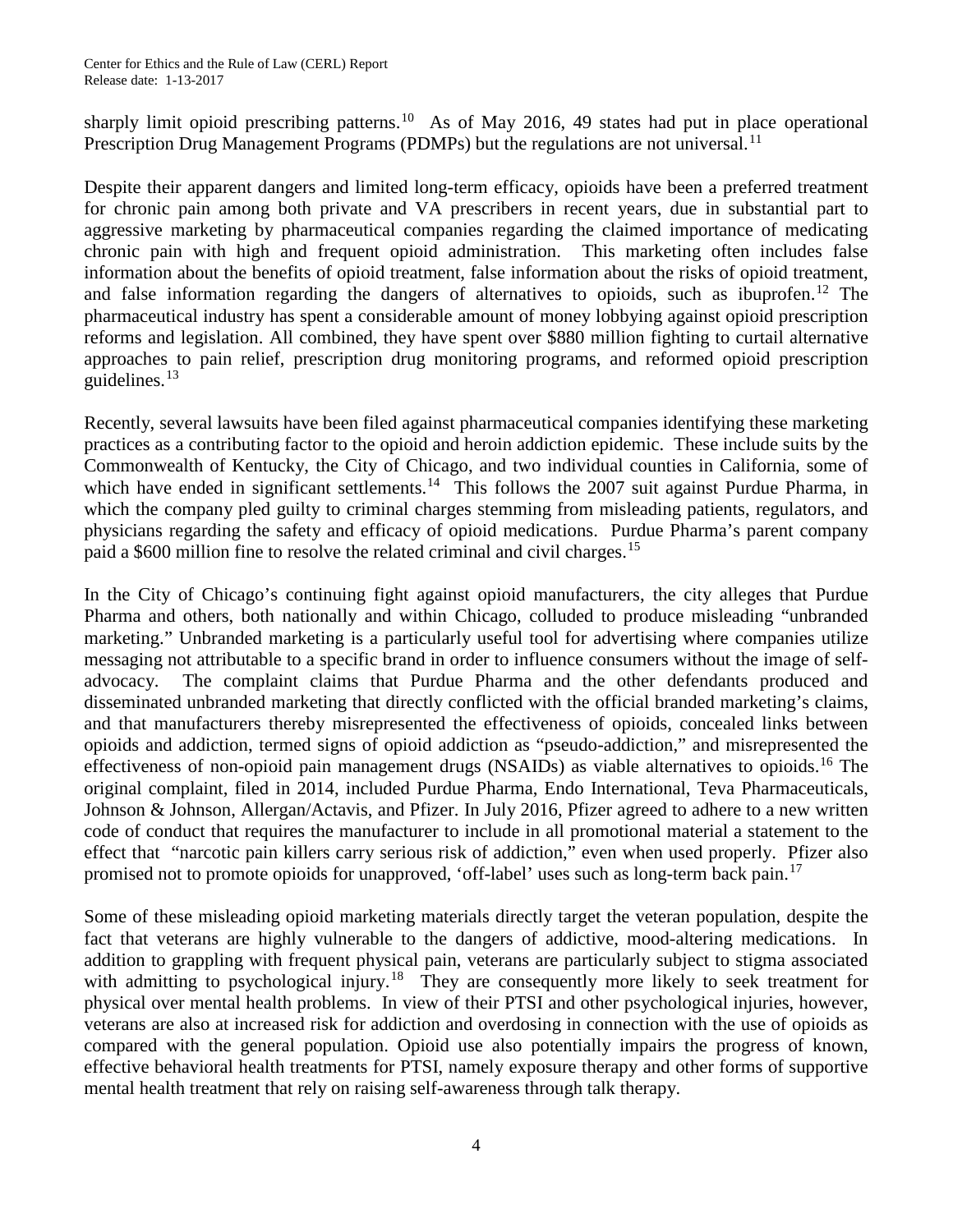A summary of the problem at the intersection of the opioid crisis and veteran behavioral health is as follows:

- **Veterans suffer extensively from chronic physical pain and are more likely to seek treatment for that pain than for psychological injuries.**
- **Veterans often have difficulty admitting to PTSI due to the stigma, as well as professional and financial repercussions, associated with self-identifying as someone with psychological injuries.**
- **Due to high rates of psychological injuries among veterans, along with an increased likelihood of misuse of opioids in traumatized populations, veterans are at risk for addiction and abuse when prescribed opioids for chronic pain.**
- **Insofar as there are larger numbers of veterans among first-responders it is possible that individuals who have not been adequately screened and treated for PTSI are placed in emergency situations that are highly triggering of past traumas. This poses a potential public health risk that merits further examination.**

## **II. Opioid Over-Prescription in the Veteran's Administration**

Because of the risk of addiction and accidental overdose, and the lesser but very real risk of death from opioids even when taken at prescribed doses, opioid prescribing patterns must be carefully constrained and overseen. The most recent studies show that approximately 1.9 to 2.1 million Americans are addicted to opioids and nearly [19](#page-8-9),000 deaths occur annually from opioid overdoses.<sup>19</sup> Veterans are roughly twice as likely to become addicted to opioids than are members of the general population.<sup>[20](#page-8-10)</sup> According to a 2011 study commissioned by the National Institutes of Health (NIH), the prevalence of fatal overdoses among veterans is twice as high as in the civilian population.<sup>[21](#page-8-11)</sup> Between 2010 and 2015 the number of veterans addicted to opioids rose 55 percent, to a total of roughly  $68,000$ .<sup>[22](#page-8-12)</sup> This figure represents about 13 percent of all veterans currently prescribed opioids.  $^{23}$  $^{23}$  $^{23}$ 

Indeed, until a few years ago, the VA was treating veterans' chronic physical pain almost exclusively with opioid painkillers. In 2013, the Center for Investigative Reporting found that prescriptions for opiates among veterans spiked 270 percent over 12 years, leading to addictions and a fatal overdose rate twice the national average. $24$ 

The VA has taken some steps to address the problem. The VA issued more measured prescribing guidelines in 2010, and between July 2012 and June 2015 the department reduced the number of veterans receiving opioids by 115,575 individuals.<sup>[25](#page-8-15)</sup> The agency also established the Integrative Health Coordinating Center (IHCC) within the Office of Patient-Centered Care, which includes complementary and alternative medicine approaches.<sup>[26](#page-8-16)</sup> The IHCC's approach is consistent with the growing evidence that non-pharmacological approaches for chronic pain can be effective as part of a comprehensive care plan which includes acupuncture, massage, yoga and spinal manipulation.<sup>[27](#page-8-17)</sup>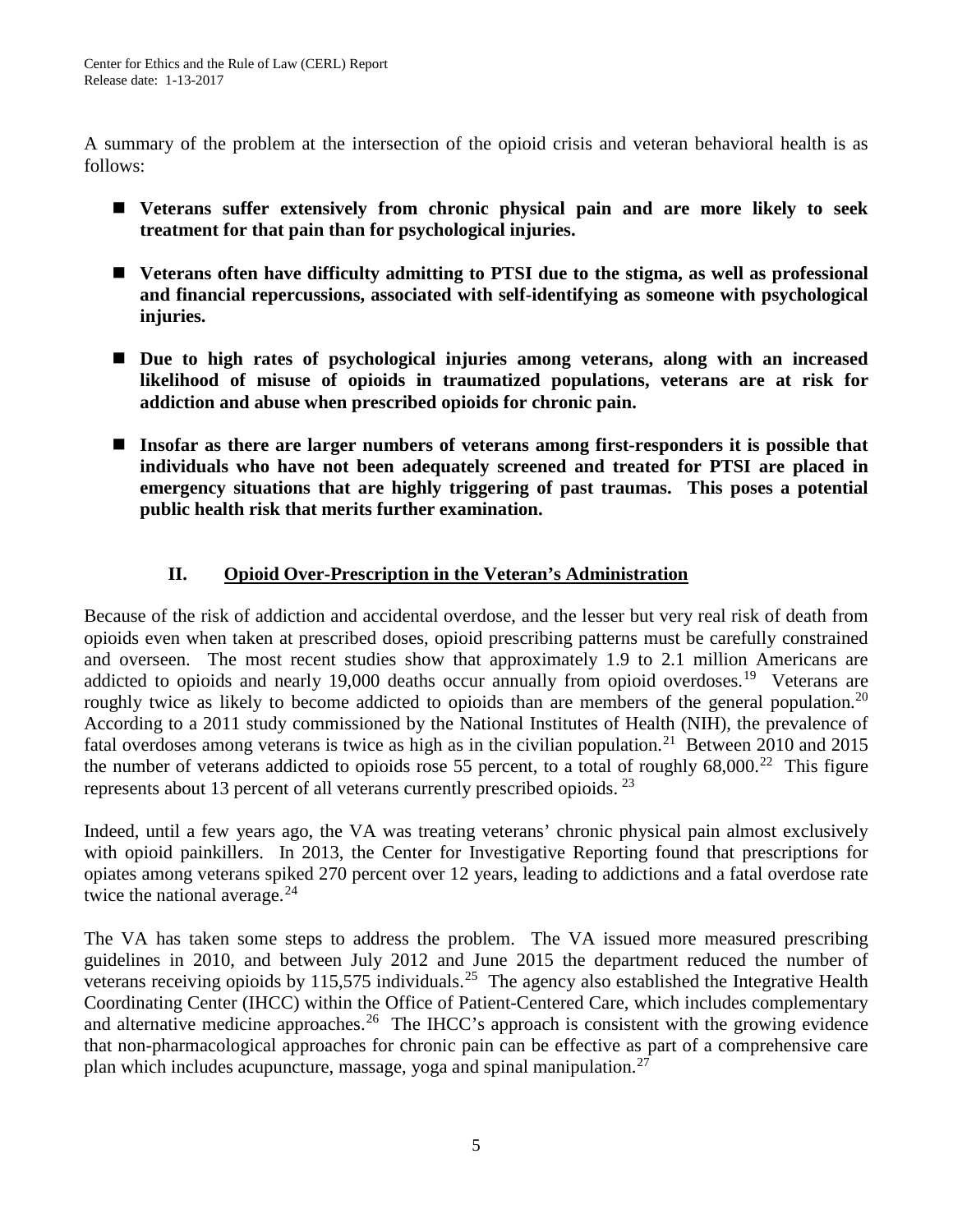Yet even with these improved practices, the number of veterans with opioid-use disorders continues to grow. At the same time, there is evidence that PTSI continues to be overlooked and under-diagnosed, along with other mental health disorders such as "moral injury." There is also a serious shortage of addiction treatment capacity within the VA. For example, the number of beds available within the VA system for rehabilitation falls far short of what would be required to adequately meet the need, and stays are arbitrarily limited to 15 days under recently enacted Medicaid regulations.<sup>[28](#page-8-18)</sup> Many patients addicted to opioids, however, need stays of 90 days or more to have their best chance at drug-free recovery.

## **III. PTSD Among First-Responders**

Veterans suffering from undiagnosed and untreated PTSI and moral injury represent a potential lawenforcement and civilian safety risk, and a number of violent incidents across the country have been linked to individuals suffering combat-related mental health disorders. Psychological equilibrium is an essential attribute for first responders, and ensuring the stability and effectiveness of emergency services should be one of our highest national priorities.

Veterans returning from combat deployments who suffer from diagnosed or undiagnosed PTSI related symptoms are more prone to antisocial and aggressive behaviors which put themselves and those around them at an increased risk for violence. In 2010, the Naval Health Research Center found that of the Marines they surveyed with at least one combat deployment, those reporting PTSI symptoms were six times as likely to exhibit antisocial and aggressive behaviors than those without PTSI.<sup>[29](#page-8-19)</sup> A similar study conducted in 2012 found that of nearly 1400 combat veterans surveyed approximately 23 percent of those with "PTSD and high irritability" had been arrested for a criminal offense.<sup>[30](#page-8-20)</sup>

Veterans returning to the civilian workforce make up a significant portion of America's law enforcement population. Hire Heroes USA, an organization dedicated to helping returning veterans find employment, estimates that 20 percent of veterans seek employment in law enforcement.<sup>31</sup> The fact that veterans are at such an increased risk for PTSI creates a potential danger to the civilian population they seek to protect. Adequate screening for new hires and those officers returning to duty following combat deployments with the National Guard and Reserve units could potentially reduce the risk of PTSI related misconduct by law enforcement officers. Unfortunately, screening measures and resources available to first-responders suffering from PTSI appear to fall short. The U.S. Navy's Center for Combat & Operational Stress Control found that even major law enforcement agencies such as the New York Police Department, the Los Angeles Police Department, and the California Highway Patrol do not require PTSI-specific psychological testing during the hiring process.<sup>[32](#page-8-22)</sup>

The risk of undiagnosed and untreated PTSI among military veterans working as first responders is compounded by the increased incidence of PTSI within the greater law enforcement population due to traumatic encounters on the job. Estimates of the percentage of law enforcement officers with PTSI are between 4 to 14 percent, which equates to upwards of 150,000 officers suffering symptoms of PTSI in total.<sup>[33](#page-9-0)</sup> The same stigma that prevent veterans from seeking treatment for PTSI-related symptoms exists in the law enforcement community as well.<sup>34</sup> Officers that seek treatment or diagnosis for suspected psychological injuries face the risk of unofficial sanctioning both professionally and socially within their departments. This environment potentially results in untreated and undiagnosed veterans being hired into a workforce that is already heavily populated with civilians suffering from similar psychological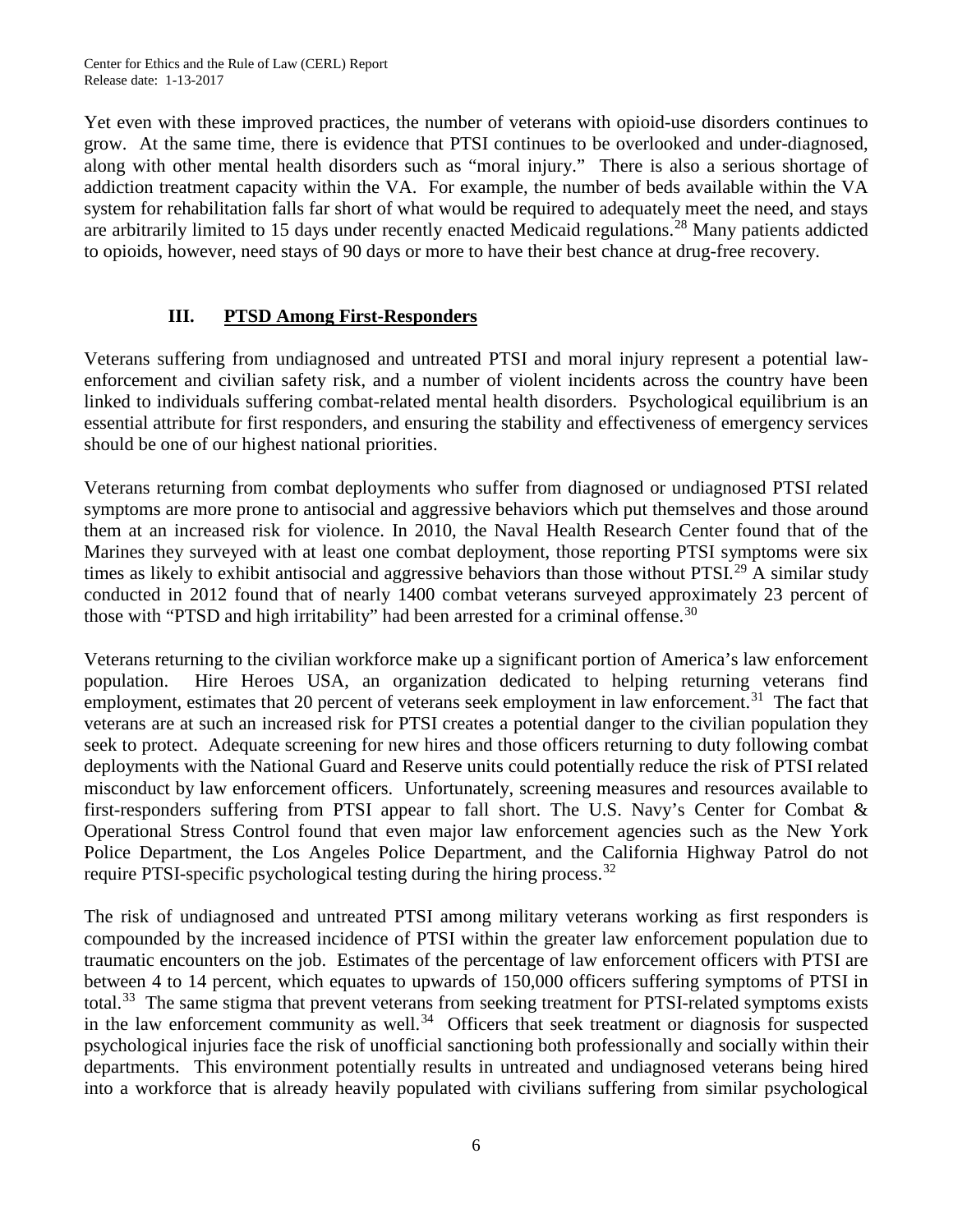problems. The establishment of mandatory PTSI screening and counseling for law enforcement officers entering the force and those exposed to trauma on the job or during temporary military deployments would help identify at-risk individuals and contribute to a reduction of stigma from seeking mental health treatment.

Potentially, veterans' courts could be effective in addressing the foregoing issues. However, such courts are overloaded and under-resourced given the large number of cases they confront. Potentially, funding should be increased for veterans' courts, and more courts are needed, to address the high caseload of veterans experiencing opioid and other substance abuses, PTSI, post-concussion syndrome and other comorbidities.

#### **IV. CERL's Recommendations Regarding Opioid Over-Use and Veteran Mental Health**

CERL's work with veterans, mental health professionals, attorneys and policymakers suggests the following summary recommendations regarding the intersection of the current over-use and overprescription of opioids and veteran's mental health:

- Opioid prescribing patterns and opioid use should be mandatorily restricted and time **delimited, either by FDA mandatory action[35](#page-9-2) or by federal legislation, along the lines of the emerging state legislation in this area.**
- **Extreme caution should be mandated in prescribing opioids for use in vulnerable populations, of which veterans may represent the highest risk category in view of combat trauma and other forms of psychological injury.**
- **Particular care should be taken to provide access to treatment for combat trauma in the case of veterans seeking to become first-responders, and steps should be taken to avoid implicit or explicit penalties for first-responders seeking such treatment.**
- **Studies should be done to assess the national percentages of veterans occupying first responder positions across the country, their potential degree of unresolved trauma from military deployments, and to assess whether unresolved PTSI heightens the risk of overly aggressive responses or misjudgment in encounters with the public. [36](#page-9-3)**

As CERL's work has consistently shown, the cost of psychological injury in war has historically been underestimated. Addiction to pain medication is yet another instance of the extended psychological costs of war, accounting for significant financial loss for society and personal loss for veterans and their families. It is essential that the full costs of combat trauma be assessed, including far-reaching effects on the economy and national security, and that appropriate non-medicinal treatments be pursued to lower the rates of PTSI in the veteran population in lieu of medication where possible. Extreme caution is indicated in treating vulnerable patients such as veterans of the armed forces with opioids, and this caution is all the more warranted where veterans are placed in positions of emergency responders.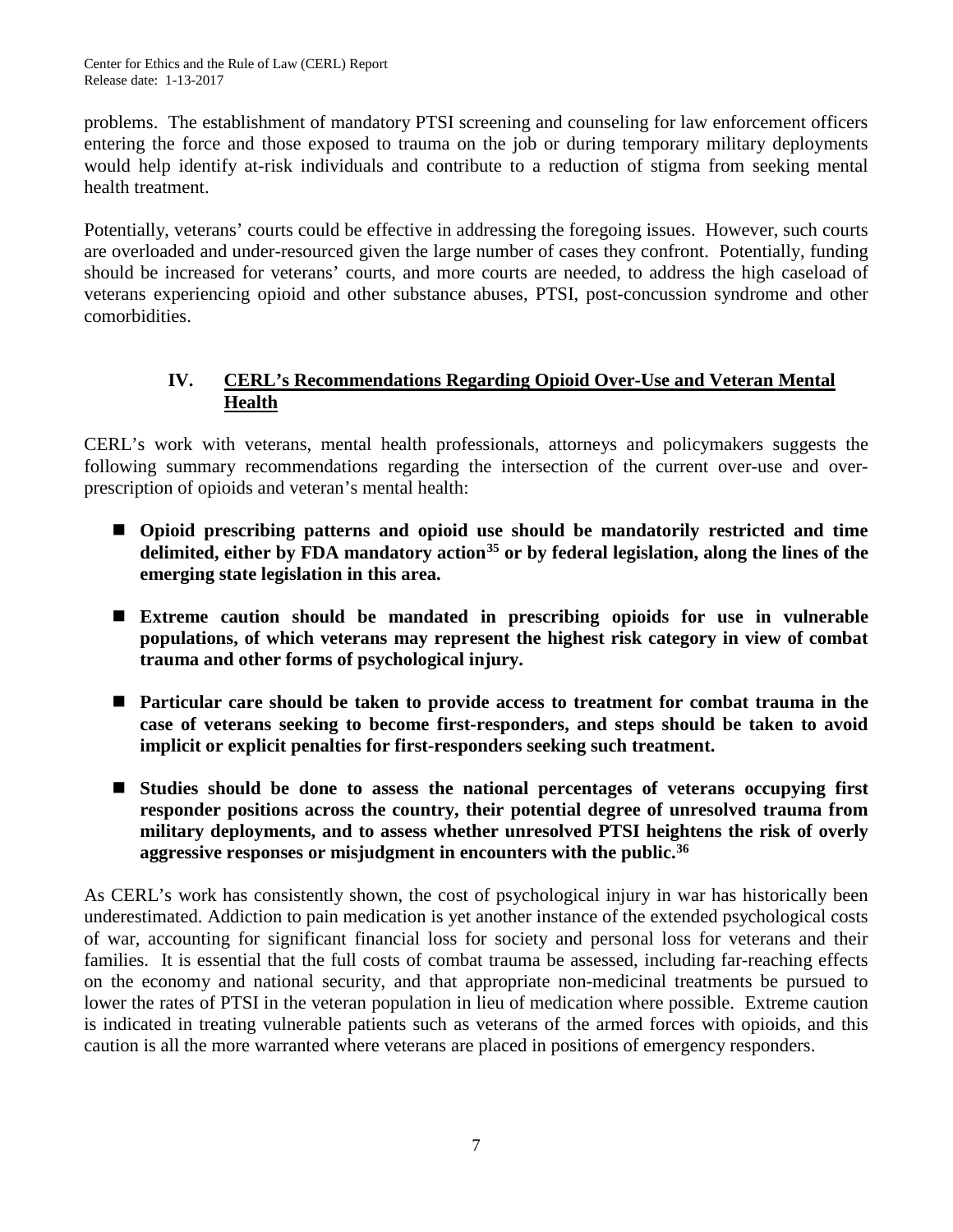#### **V. About the Center for Ethics and the Rule of Law**

The Center for Ethics and the Rule of Law (CERL) at the University of Pennsylvania is a non-partisan interdisciplinary institute dedicated to the preservation and promotion of the rule of law in twenty-first century national security. The only center of its kind housed within a law school, CERL draws from the study of law, philosophy and ethics to answer the difficult questions that arise in times of war and contemporary transnational conflict. CERL has made addressing the legal and political impediments to healing veterans suffering combat trauma a major focus of its recent work. The Center partners with behavioral health specialists, highly-placed active duty and retired military, medical researchers as well as attorneys across the country to seek solutions to the epidemic of veteran suicide and mental health problems among veterans.

CERL's Founder and Director, Professor Claire Finkelstein, Algernon Biddle Professor of Law and Professor of Philosophy at the University of Pennsylvania, [https://www.law.upenn.edu/cf/faculty/cfinkels/,](https://www.law.upenn.edu/cf/faculty/cfinkels/) routinely conducts briefings and advises on national security matters, including briefings at the Pentagon before the Army JAG Corps as well as the J5 Middle East Division and special operations forces in the U.S. and abroad.

Consulting on this paper is Retired Brigadier General Dr. Stephen Xenakis. Dr. Xenakis is a psychiatrist and active member of CERL's Board, [https://www.law.upenn.edu/institutes/cerl/people.php,](https://www.law.upenn.edu/institutes/cerl/people.php) and helps direct CERL's efforts on veteran mental health issues.

For more information about the Center, our upcoming programming, or to join our email list please visit our website: [https://www.law.upenn.edu/institutes/cerl/.](https://www.law.upenn.edu/institutes/cerl/) Please contact the Center via email any time at: [cerl@law.upenn.edu.](mailto:cerl@law.upenn.edu)

 $\overline{\phantom{a}}$ 

<span id="page-7-0"></span><sup>&</sup>lt;sup>1</sup> See Statement of Dr. Carolyn Clancy, M.D., Interim Under Secretary for Health, before the Committee on Veterans' Affairs, U.S. Senate, March 26, 2015.

<span id="page-7-1"></span><sup>2</sup> VA Suicide Prevention Program, "Facts About Veteran Suicide July 2016," at:

[http://www.va.gov/opa/publications/factsheets/Suicide\\_Prevention\\_FactSheet\\_New\\_VA\\_Stats\\_070616\\_1400.pdf](http://www.va.gov/opa/publications/factsheets/Suicide_Prevention_FactSheet_New_VA_Stats_070616_1400.pdf)

<span id="page-7-2"></span><sup>&</sup>lt;sup>3</sup> U.S. Department of Veterans Affairs Office of Suicide Prevention, "Suicide Among Veterans and Other Americans 2001– 2014, August 3,2016, at[: http://www.mentalhealth.va.gov/docs/2016suicidedatareport.pdf](http://www.mentalhealth.va.gov/docs/2016suicidedatareport.pdf)

<span id="page-7-3"></span><sup>&</sup>lt;sup>4</sup> "The Complex Relationships Between PTSD, Pain, and Opioid/Alcohol/Cannabis Use," Mental Health Clinical Services, McGuire VA Medical Center, July 28, 2015, at: [http://justiceforvets.org/sites/default/files/vcc-](http://justiceforvets.org/sites/default/files/vcc-2015/Handouts/VCC%20CP1/VCC-CP-1.pdf)[2015/Handouts/VCC%20CP1/VCC-CP-1.pdf](http://justiceforvets.org/sites/default/files/vcc-2015/Handouts/VCC%20CP1/VCC-CP-1.pdf)

<span id="page-7-4"></span> $\overline{\overline{\phantom{1}^{5}}\text{Ibid.}}$ 

<span id="page-7-5"></span><sup>6</sup> "*Results from the 2012 National Survey on Drug Use and Health: Summary of National Findings*," NSDUH, 2013, at: <https://www.samhsa.gov/data/sites/default/files/NSDUHresults2012/NSDUHresults2012.pdf>

<span id="page-7-6"></span><sup>7</sup> The Senate Caucus on International Narcotics Control found that measured decline in the prescription and addiction of opioids correlates to an increase in heroin addiction in the US. Note, however, that the Caucus also determined that individuals who maintain access to opioids are likely to turn to heroin regardless because of a growing tolerance to the narcotic effects of prescription opioids. "America's Addiction to Opioids: Heroin and Prescription Drug Abuse," National Institute on Drug Abuse, at: [https://www.drugabuse.gov/about-nida/legislative-activities/testimony-to](https://www.drugabuse.gov/about-nida/legislative-activities/testimony-to-congress/2016/americas-addiction-to-opioids-heroin-prescription-drug-abuse#_ftn2)[congress/2016/americas-addiction-to-opioids-heroin-prescription-drug-abuse#\\_ftn2](https://www.drugabuse.gov/about-nida/legislative-activities/testimony-to-congress/2016/americas-addiction-to-opioids-heroin-prescription-drug-abuse#_ftn2)

<span id="page-7-8"></span><span id="page-7-7"></span><sup>8</sup> "The Epidemic of Overdoses from Opioids in Philadelphia," Philadelphia Department of Public Health, June 2016. <sup>9</sup> Center for Disease Control Guidelines, March 18, 2016, at: [https://www.cdc.gov/mmwr/volumes/65/rr/rr6501e1.htm.](https://www.cdc.gov/mmwr/volumes/65/rr/rr6501e1.htm)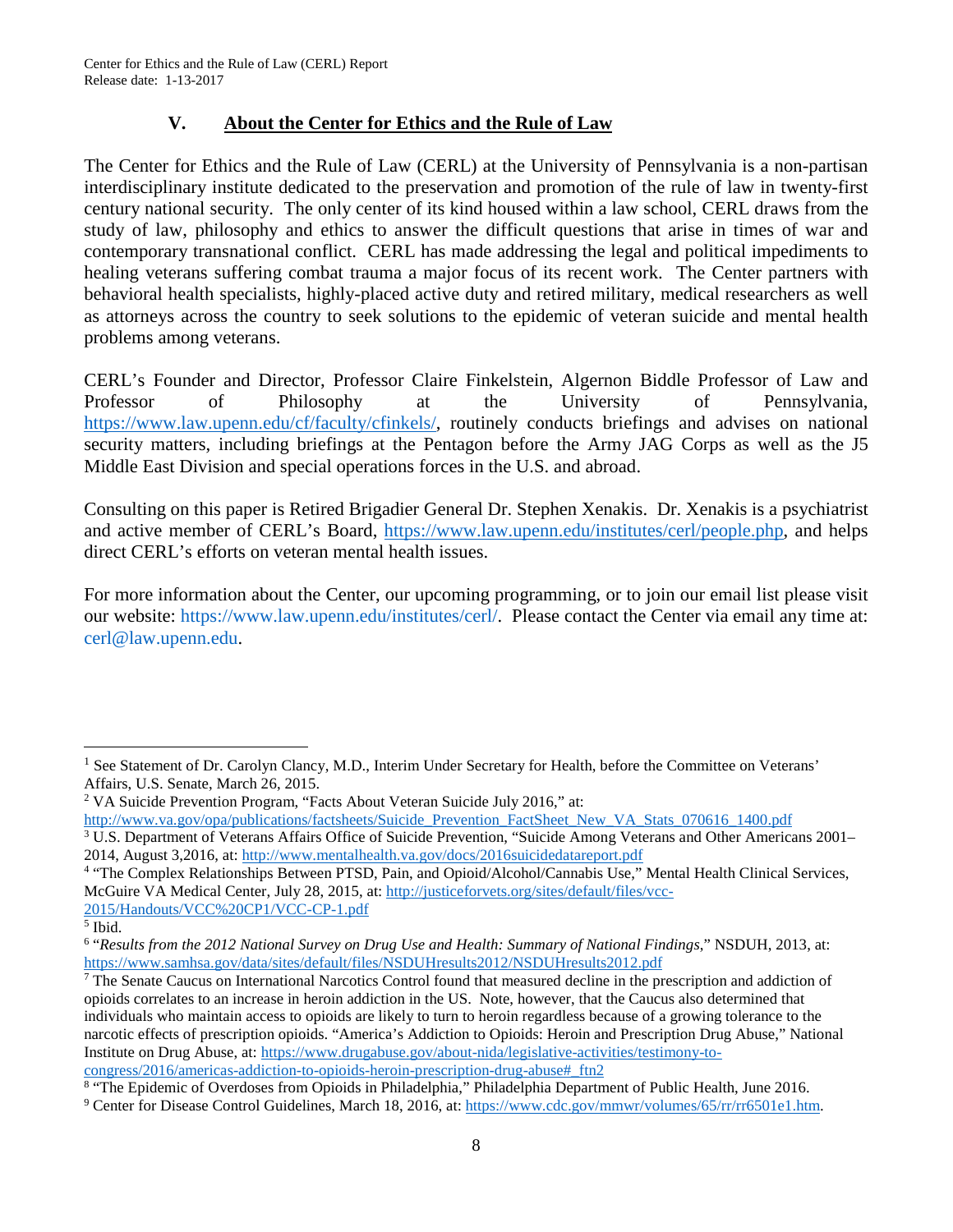<span id="page-8-22"></span><span id="page-8-21"></span><span id="page-8-20"></span><span id="page-8-19"></span><span id="page-8-18"></span><span id="page-8-17"></span><span id="page-8-16"></span><span id="page-8-15"></span><span id="page-8-14"></span><span id="page-8-13"></span><span id="page-8-12"></span><span id="page-8-11"></span><span id="page-8-10"></span><span id="page-8-9"></span><span id="page-8-8"></span><span id="page-8-7"></span><span id="page-8-6"></span><span id="page-8-5"></span><span id="page-8-4"></span><span id="page-8-3"></span><span id="page-8-2"></span><span id="page-8-1"></span><span id="page-8-0"></span>

| <sup>10</sup> See Massachusetts, at: https://malegislature.gov/Bills/189/House/H4056; Maine, at:                                       |
|----------------------------------------------------------------------------------------------------------------------------------------|
| http://legislature.maine.gov/legis/bills/bills 127th/chapters/PUBLIC488.asp, and in June New York, at:                                 |
| https://www.governor.ny.gov/news/governor-cuomo-signs-legislation-combat-heroin-and-opioid-crisis.                                     |
| <sup>11</sup> National Alliance for Model State Drug laws, at: http://www.namsdl.org/library/CAE654BF-BBEA-211E-                       |
| 694C755E16C2DD21/                                                                                                                      |
| $12$ Van Zee, A. (2009). The Promotion and Marketing of OxyContin: Commercial Triumph, Public Health Tragedy. American                 |
| Journal of Public Health, at: https://www.ncbi.nlm.nih.gov/pmc/articles/PMC2622774/                                                    |
|                                                                                                                                        |
| <sup>13</sup> Inside Big Pharma's Coordinated Effort to Block Opiate Reform," The Fix, September 9, 2016, at:                          |
| https://www.thefix.com/inside-big-pharma%E2%80%99s-coordinated-effort-block-opiate-reform                                              |
| <sup>14</sup> Kentucky settled with Purdue Pharma in December 2015 for \$24 million: http://www.cbsnews.com/news/kentucky-settles-     |
| lawsuit-with-oxycontin-maker-for-24-million/                                                                                           |
| Chicago settled with Pfizer in July 2016: http://www.chicagotribune.com/business/ct-pfizer-opioid-marketing-20160705-                  |
| story.html                                                                                                                             |
| <sup>15</sup> "In Guilty Plea, OxyContin Maker to Pay \$600 Million," NY Times, May 10, 2007, at:                                      |
| http://www.nytimes.com/2007/05/10/business/11drug-web.html                                                                             |
| <sup>16</sup> "Judge Refuses to Toss Chicago's Opioid Claims," Courthouse News Service, October 7, 2016, at:                           |
| http://www.courthousenews.com/2016/10/07/judge-refuses-to-toss-chicagos-opioid-claims.htm                                              |
| See attached document (page 6) for summary of Chicago's allegations of misleading marketing.                                           |
| <sup>17</sup> "Pfizer reaches agreement with Chicago to limit opioid marketing," Chicago Tribune, July 5, 2016, at:                    |
| http://www.chicagotribune.com/business/ct-pfizer-opioid-marketing-20160705-story.html                                                  |
| <sup>18</sup> "What's Stopping You? Overcome Barriers to Care," Veterans Administration, National Center for PTSD, at:                 |
| http://www.ptsd.va.gov/public/treatment/therapy-med/Stigma Barriers to Care.asp                                                        |
| <sup>19</sup> "Opioid Addiction 2016 Facts and Figures," American Society of Addiction Medicines, at:                                  |
| http://www.asam.org/docs/default-source/advocacy/opioid-addiction-disease-facts-figures.pdf                                            |
| <sup>20 "</sup> Veterans Face Greater Risk Amid Opioid Crisis," PBS Frontline, March 2, 2016.                                          |
| <sup>21</sup> "Accidental poisoning mortality among patients in the Department of Veterans Affairs Health System," April 2011, at:     |
| https://www.ncbi.nlm.nih.gov/pubmed/21407033                                                                                           |
| <sup>22</sup> "Veterans Face Greater Risk Amid Opioid Crisis," PBS Frontline, March 2, 2016, at:                                       |
| http://www.pbs.org/wgbh/frontline/article/veterans-face-greater-risks-amid-opioid-crisis/                                              |
| <sup>23</sup> Further information about the prevalence of opioid abuse within the veteran community can be found in this Veterans      |
|                                                                                                                                        |
| Affairs Office of Inspector General report: http://www.va.gov/oig/pubs/VAOIG-14-00895-163.pdf                                          |
| <sup>24</sup> The Center for Investigative Reporting, "VA's opiate overload feeds Veterans' additions, overdose deaths", September 28, |
| 2013 at: http://cironline.org/node/5261                                                                                                |
| <sup>25</sup> U.S. Department of Veterans Affairs, VAntage Point Blog, August 7, 2015, at:                                             |
| http://www.blogs.va.gov/VAntage/21796/va-making-progress-reducing-opioid-use-veteran-patients/                                         |
| <sup>26</sup> For an overview of integrative health and patient centered care within the VA see:                                       |
| "What is Patient Centered Care?" VA Patient Centered Care, at:                                                                         |
| http://www.va.gov/PATIENTCENTEREDCARE/clinicians/what-is-patient-centered-care.asp                                                     |
| <sup>27</sup> The VA's Patient Centered Care website lists a significant body of evidence based research supporting non-               |
| pharmacological treatment methods being explored for the veteran population:                                                           |
| http://www.va.gov/PATIENTCENTEREDCARE/clinicians/research/evidence-based-research.asp                                                  |
| $^{28}$ An explanation of this 15-day limitation (together with a forceful objection to it) is found in a letter that 29 United States |
| Senators (including the Hon. Kirsten Gillibrand) sent to the Acting Administrator of HHS on August 2, 2016. The contents               |
| of this letter are available at: https://www.murphy.senate.gov/newsroom/press-releases/murphy-blumenthal-bipartisan-group-             |
| of-senators-urge-cms-to-expand-substance-abuse-treatment-coverage.                                                                     |
| <sup>29</sup> "PTSD Contributes to Violence. Pretending it doesn't is no way to support the troops," Slate.com, April 17, 2014, at:    |
| http://www.slate.com/articles/health_and_science/medical_examiner/2014/04/ptsd_and_violence_by_veterans_increased_mu                   |
| rder_rates_related_to_war_experience.html (Study linked in article)                                                                    |
| <sup>30</sup> "Combat Veterans With PTSD, Anger Issues More Likely To Commit Crimes: New Report," Huffington Post, October 9,          |
| 2012, at: http://www.huffingtonpost.com/2012/10/09/veterans-ptsd-crime-report_n_1951338.html (study linked in article)                 |
| <sup>31</sup> "Military Vets Joining Law Enforcement," Police Mag, January 30 <sup>th</sup> , 2015, at:                                |
| http://www.policemag.com/channel/careers-training/articles/2014/01/military-vets-joining-law-enforcement.aspx                          |
| <sup>32</sup> "Can a Veteran go into Law Enforcement after a PTSD Diagnosis?" Naval Center for Combat & Operational Stress             |
| Control, at:                                                                                                                           |
|                                                                                                                                        |